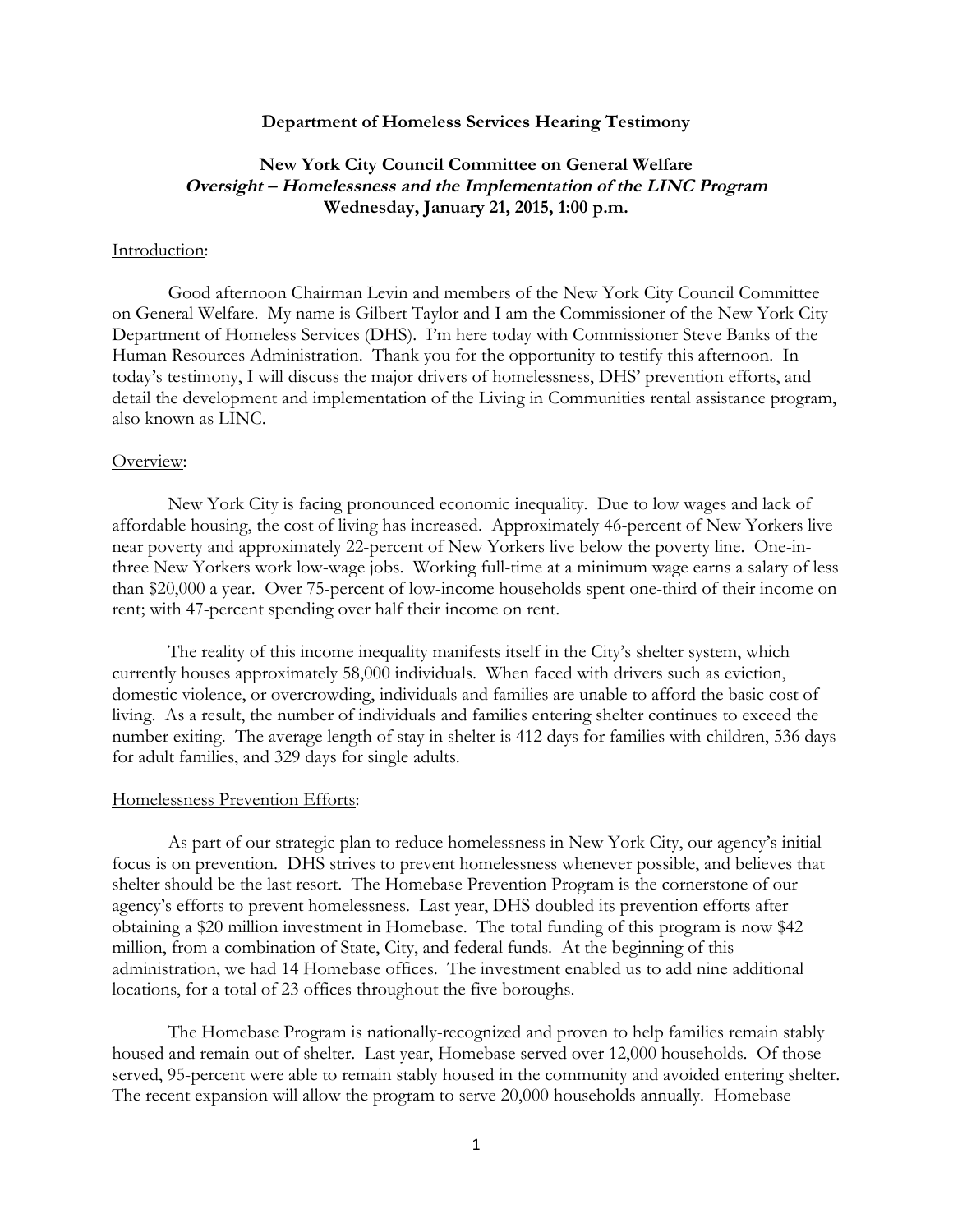interventions have cut shelter applications nearly in half and reduced the number of days spent in shelter by 70-percent.

Homebase is a five-borough network of neighborhood-based services. The program's offices are located in communities where DHS sees the largest numbers of shelter entrants. Homebase provides customized assistance for individuals and families such as eviction prevention, landlord mediation, and short-term emergency funding to prevent evictions and address rent arrears. It also provides financial counseling, and assistance in obtaining employment and public benefits. Legal services are also available in collaboration with the City's Human Resources Administration (HRA), which is now out-stationing staff directly in the Homebase locations to enhance prevention services. These services include anti-eviction legal services and rent assistance for struggling families.

#### Exits to Permanent Housing:

Though our initial focus is on prevention, once individuals and families have entered shelter our challenge is to connect them to permanent housing. Since the beginning of this administration there has been unprecedented collaboration and coordination between DHS, the Human Resources Administration (HRA), the Department of Housing Preservation & Development (HPD), and the New York City Housing Authority (NYCHA) to address the issues of homelessness. This partnership has allowed us to transition families to permanent housing through NYCHA, HPD Section 8, and to create the LINC rental assistance program.

DHS in collaboration with NYCHA has already housed over 1,000 families in public housing during the first half of Fiscal Year 2015. During the second six months, we are already moving forward with the next 750 families. With HPD Section 8 vouchers, DHS expects to exit 400 families with children and 100 adult families from shelter this year.

Since the Advantage Program ended, there have been extremely limited subsidy programs and resources available to assist families to exit shelter. At the beginning of this Administration in early 2014, we recognized that rental assistance could be a valuable tool and worked with the State to create a program to meet these needs. This led to the creation of the Living in Communities (LINC) rental assistance program.

### Living in Communities (LINC) Programs:

The City launched LINC I, II, and III in September 2014. The program's goal is to assist nearly 4,000 families per year to achieve housing permanency outside of the DHS and HRA systems. LINC is designed for families who have been in shelter the longest. LINC-certified families may pay some percentage of their income towards rent, and receive financial rental assistance and aftercare services. LINC certification is renewable each year for up to five years.

LINC I is targeted towards working families in the DHS shelter system and can also accommodate some working families in the HRA system. LINC I families will pay 30-percent of their income toward rent. A member of the family must work at least 35 hours per week, and have been employed for at least 90 days before certification. The family must also have an Active or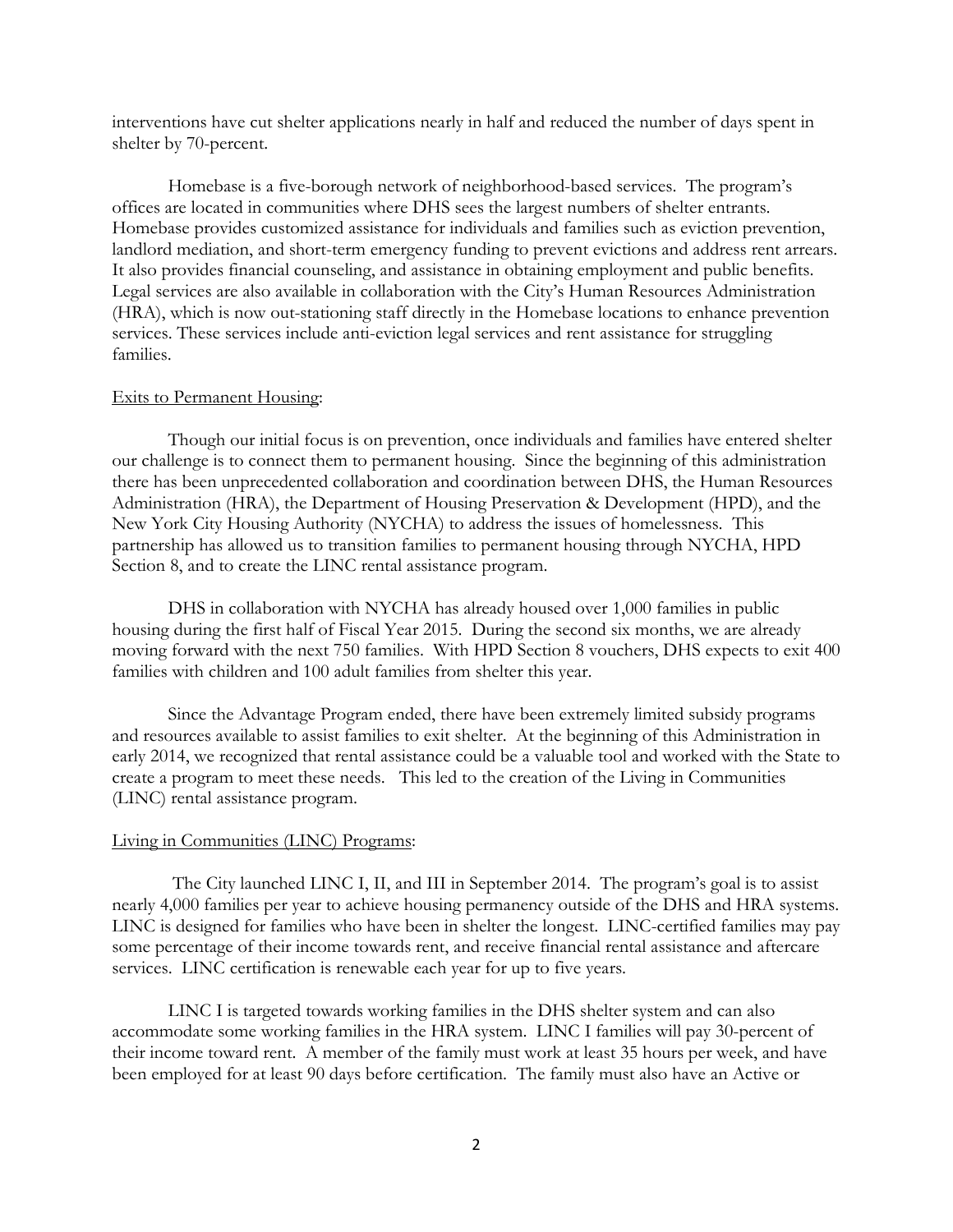Single Issue Public Assistance case, and not exceed 200-percent of the federal poverty line. LINC I will assist 1,101 families to move to housing permanency annually.

LINC I families will receive aftercare services first from DHS' Homebase Prevention and thereafter from HRA's revamped employment program. The program model will center on the following three components: initial assessment and career advancement, financial counseling, and individualized coaching and case management. The employment program will also provide ongoing client engagement; referrals for social supports; job retention, replacement, and advancement; and training.

LINC II is targeted towards families with recurring shelter stays. LINC II families will pay 30-percent of their income toward rent. Eligible families are required to have experienced two or more previous shelter stays of 30 days or more, with at least one of those prior stays having been within the past five years. LINC II families must have some income (whether earned or unearned), be eligible for Public Assistance in the community, and have an Active or Single Issue Public Assistance case. LINC II will initially assist 950 families to move to housing permanency.

The LINC II aftercare component will also focus on prevention, which is of particular importance since these families are chronic shelter stayers. The services will adhere to the "Home to Stay" program model, which relies on the practice of Critical Time Intervention (CTI) to engage families through intensive case management. CTI is an evidence-based practice proven to assist vulnerable populations to make successful transitions in a specific amount of time: generally nine months divided into three phases. The practice focuses on developing and strengthening each client's long-term ties with formal and informal community supports. The program will also include budgeting assistance and regular check-ins to ensure that the family maintains stable housing.

LINC III is for domestic violence survivors in DHS shelters or in HRA Domestic Violence shelters. Eligible families are certified by HRA as domestic violence survivors. They also should be eligible for Public Assistance in the community and have an Active or Single Issue Public Assistance case. Unlike LINC I and LINC II, a LINC III family's contribution is a calculation of their shelter allowance and existing income. LINC III will assist 1,000 families in DHS shelters and 900 families in HRA shelters to move to housing permanency this year.

My colleague, Commissioner Steve Banks, will also discuss LINC III and the aftercare services for the same in his testimony.

Recognizing the need to support single adults and adult families to exit to permanent housing, DHS introduced two additional LINC programs in late December 2014. LINC IV will assist 1,100 elderly and medically frail singles or adult families to move to housing permanency. LINC V will assist 1,000 working singles or adult families to move to housing permanency. Similar to the other programs, LINC IV and V clients will pay 30-percent of their income toward rent. Clients are eligible on the basis of being in a DHS shelter for single adults or adult families, or DHS safe haven or drop-in centers; an Active or Single Issue Public Assistance case; and a household income that does not exceed 200-percent of the federal poverty line. LINC IV is renewable for as long as assistance is required, and those eligible must have a member of the household age 60 or above. LINC V individuals must have been working for at least 30 days to be eligible for the program and can receive assistance for up to five years.